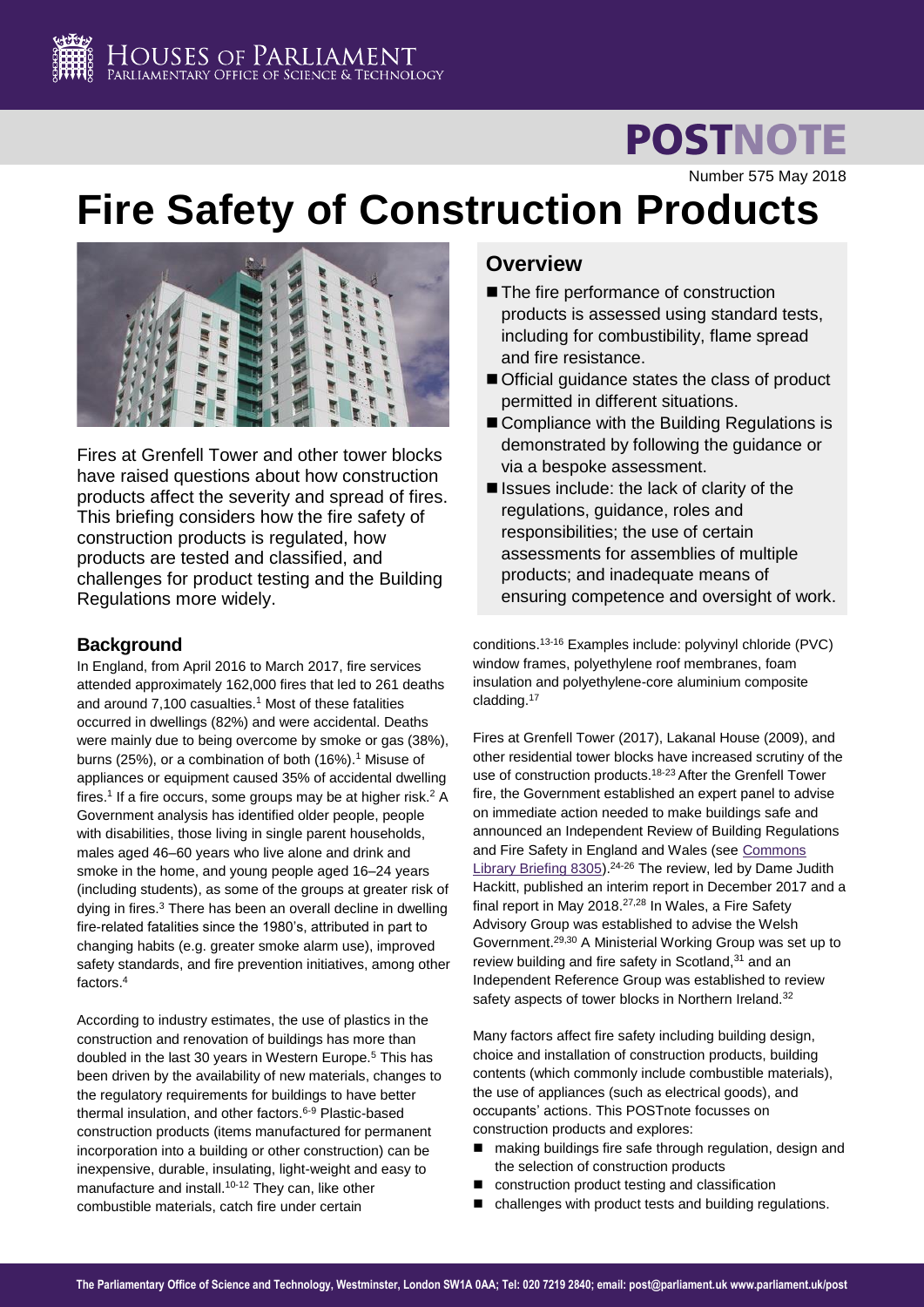## **Making buildings fire safe Regulation**

England and Wales have a Building Regulations framework intended to ensure that building work meets a "reasonable standard" of safety for occupants and those nearby (Box 1).<sup>33</sup> The Ministry of Housing, Communities and Local Government (MHCLG) issues guidance for common types of building in England, in the form of 'Approved Documents'.<sup>34</sup> The Welsh Government issues equivalent documents in Wales.<sup>35</sup> Work conducted in accordance with the Approved Documents should comply with the Building Regulations. National and international standards and industry quidance give further information on best practice.<sup>36</sup> Responsibility for ensuring compliance with the Regulations lies with the "person carrying out the work" and depends on the contractual arrangements of the particular building project. Traditionally, design responsibility lay with the architect however, in 'design and build' contracts (common in high-rise construction), the main contractor is responsible for both design and build.37,38 Building control bodies (Box 2) play a key role in checking that work complies with the Regulations, which local authorities have a duty to enforce.<sup>39</sup>

<span id="page-1-4"></span>Upon completion of building work, the Building Regulations require the person carrying out the work to hand over fire safety information to the person responsible for the building, to help them maintain the building safely.<sup>40</sup> The Building Research Establishment (BRE), Construction Industry Council and others say that this handover is often not fully completed.41-44 Once building work is complete, the Fire Safety Order (Box 1) applies for all non-domestic buildings, communal areas of multi-occupancy housing and aspects of flats that affect other occupants. It does not apply to individual houses.45,46 Scotland and Northern Ireland have similar regulatory frameworks. 47-50

#### **Building design**

A combination of design measures can be used to ensure occupants have the time and means to escape before a fire develops fully (Box 3) or, that fire is contained so that they can safely remain in a building.<sup>51-53</sup> These may include:

- <span id="page-1-3"></span> fire prevention (e.g. using non-combustible materials or controlling sources of ignition)
- $\blacksquare$  fire detection (e.g. smoke detectors or alarm systems)
- evacuation (e.g. suitable escape routes)
- compartmentation (to prevent fire and smoke spreading between areas of a building)
- fire suppression (e.g. sprinklers)
- controlling smoke (e.g. ventilation)
- ensuring structural integrity (e.g. fire-resistant columns).

<span id="page-1-5"></span><span id="page-1-2"></span>Approved Document B (ADB) provides guidance on how to satisfy the Building Regulations relating to fire safety in England and Wales.54-57 It categorises buildings based on their occupancy and height, and specifies fire safety measures for each category. There are some regional variations; for example, fire suppression is required for all new domestic premises in Wales, but is generally only required for residential tower blocks with a floor above 30m

## **Box 1. Fire safety regulations for buildings in England & Wales**

#### **Building Regulations<sup>58</sup>**

The Building Act (1984) allows the Secretary of State and the Welsh Ministers to make Building Regulations.59,60 These set mandatory requirements for building work, including the need to protect life. They apply to the construction of new buildings and material alterations to existing buildings.<sup>61</sup> They state that, in case of fire, all buildings must:

- provide adequate means of warning and escape
- maintain structural stability for a reasonable time inhibit fire spread internally and externally
- provide access and facilities for the fire service.<sup>62</sup>

#### **Fire Safety Order<sup>63</sup>**

The Regulatory Reform (Fire Safety) Order, 2005, stipulates that the "responsible person" (typically the owner, landlord or employer) has a duty to take reasonable precautions to ensure premises are safe for occupants and those nearby once building work is complete. They must ensure that a "suitable and sufficient" fire risk assessment of their premises is conducted and kept up to date, and that fire safety measures are not compromised. The Order is enforced by the fire authority (usually the local fire service) who may audit assessments and inspect buildings.64,65

#### **Box 2. Building control bodies**

<span id="page-1-1"></span><span id="page-1-0"></span>A building control body (BCB) can be either the local authority or (except in Scotland) a commercial 'approved inspector'.66,67 The BCB inspector checks compliance by reviewing building plans, conducting inspections throughout construction and providing final sign-off.[67,6](#page-1-0)8 For buildings subject to the Fire Safety Order (Box 1), the BCB must also ask the fire authority to comment on the building plans.[67](#page-1-1) Upon inspection of completed work, the BCB issues a certificate as evidence, but not a guarantee, of compliance with the building regulations.[67](#page-1-0)

#### **Box 3. Development of a fire**

When a fire starts in a room or any fire compartment in a building, the oxygen concentration does not change much and the initial temperature rise is modest. As the fire grows, flames spread to new material, increasing the temperature and leading to a layer of hot smoke accumulating at ceiling level. The heat increase becomes so large that the smoke layer and other combustible materials in the room ignite. Flames engulf the room, to become a 'fully developed' fire. This process can occur in minutes. Flames may emanate from windows and doors, potentially spreading from the compartment.<sup>69</sup> Windows are not usually fire resisting. Fire doors typically have a fire resistance rating of 30 or 60 minutes. According to Home Office data, 90% of dwelling fires attended by Fire and Rescue Services in England between 2010/11 and 2016/17 were contained in their room of origin,<sup>70</sup> however fire spread between compartments can have very serious consequences, as seen in the Grenfell Tower fire.

in England.[55,7](#page-1-2)1 Compliance with the Building Regulations is usually demonstrated by following ADB guidance or through a bespoke assessment of the fire risk. For example, 'fire safety engineering' involves using engineering principles and calculations to demonstrate the fire safety of a specific building, structure or installation.[52,7](#page-1-3)2,73 According to ADB, this may be the only practical way of achieving a satisfactory level of fire safety in some large and complex buildings.

#### **Selection of construction products**

The Building Regulations state that appropriate materials must be selected for the circumstances in which they will be used.<sup>74</sup> Other selection criteria can include cost, durability, aesthetics, environmental impact and ease of construction.75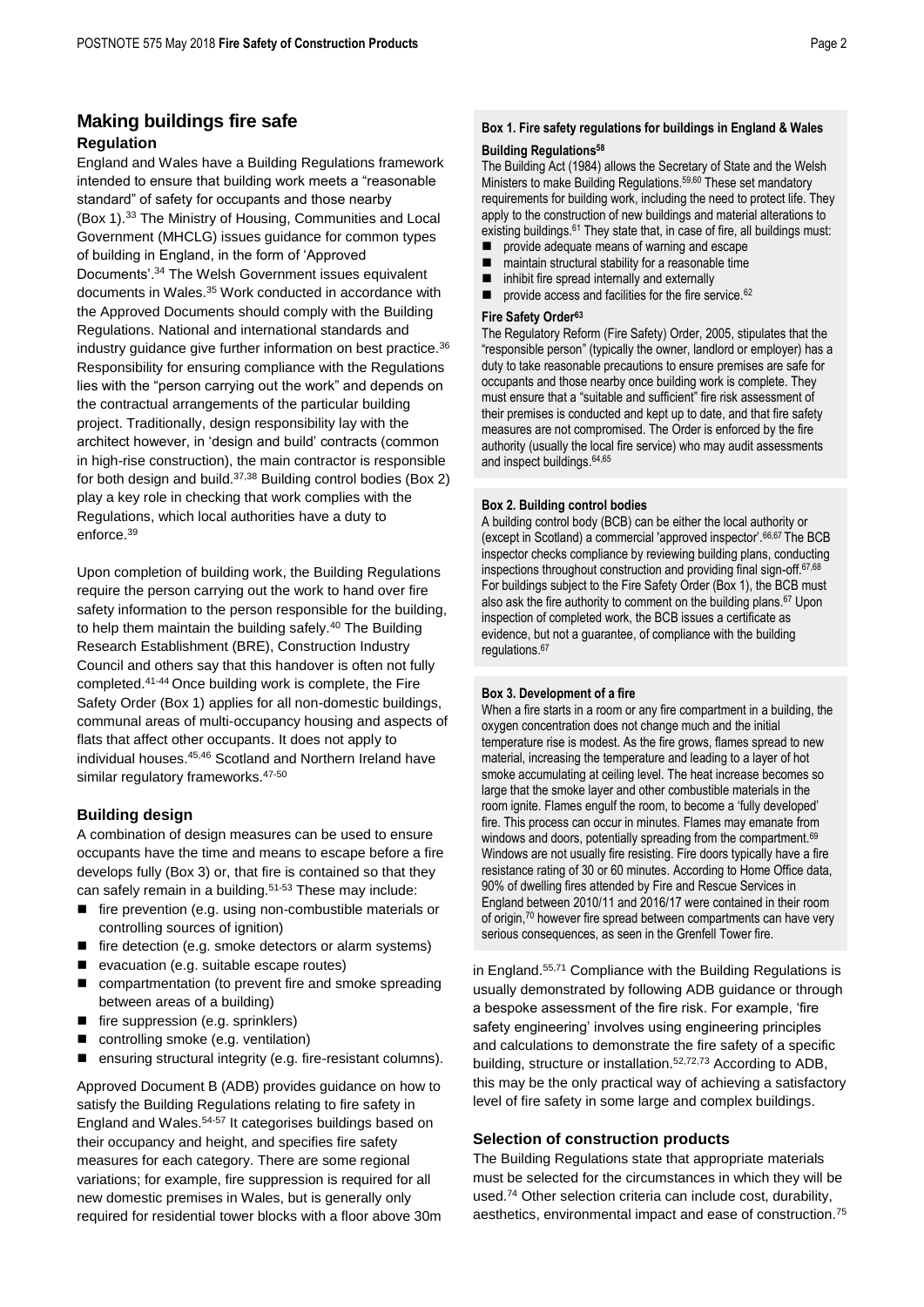ADB lists the fire safety product classifications deemed suitable for different applications. The architect may specify particular products or provide contractors with performance specifications to follow when choosing products.<sup>76</sup> Contractors may be able to substitute products, for example to reduce costs or if a product is unavailable. $77,78$  The Royal Institute of British Architects (RIBA) have suggested that product substitution may not always be properly assessed.<sup>[44](#page-1-4)</sup> Building control bodies are required to assess products specified in building plans and inspect building work (Box 2).

### **Testing and classification**

Construction products are tested in accordance with defined standards to see how they behave when exposed to fire. The resulting classifications help to ensure that the products selected for an application are appropriate. However, due to the complex and unpredictable behaviour of fires, classifications are used to benchmark products against each other but do not directly reflect behaviour in a real building fire.79,80 In England, Wales and Northern Ireland, products can be classified under two systems: the National system (BS 476 series) and the European Reaction to Fire classification system (Euroclasses, EN 13501 series). ADB provides guidance in terms of both systems. Scotland has its own classifications, based on these two systems.<sup>81</sup>

Although National classifications are still used for some products and applications, many construction products require a Euroclass classification to comply with the EU Construction Products Regulation (CPR).<sup>82</sup> Under the CPR, suppliers of certain construction products must provide a declaration of the product's performance and ensure that it is 'CE' marked.<sup>83-85</sup> Product classifications are based on tests undertaken by 'Notified Bodies' such as BRE and Exova, which have been designated by an EU Member State.<sup>86</sup> Tests may also be used as part of independent certification (e.g. by the British Board of Agrément), which aims to provide confidence in a product's performance and ongoing production.[27,8](#page-0-1)7 Products can be classified in different ways, often by using multiple tests in combination. 'Reaction to Fire' tests include tests for combustibility, flame spread and (in the Euroclass system only) smoke production. Structural and compartment building elements (e.g. compartment walls, beams and fire doors) can also be classified with 'Fire Resistance' tests.

#### **Combustibility**

Combustibility characterises how easily a material burns. Tests can be conducted to classify materials as noncombustible, of limited combustibility or combustible (Box 4). Some inert materials (e.g. concrete) do not require testing.<sup>[55](#page-1-2)</sup>

#### **Flame spread**

<span id="page-2-2"></span>Flame spread characterises how far and fast flames move across the surface of a combustible construction product (Box 4).<sup>88</sup> When combustible materials are combined into assemblies, their arrangement may inhibit or contribute to a fire in unexpected ways. Therefore, depending on the application, large scale fire performance tests may be

#### **Box 4. Reaction to fire tests Product combustibility**

Combustibility can be tested in a range of ways, depending on the type of material and the classification system used. ADB provides guidance in terms of both the National and Euroclass systems. For example, products with either a National 'non-combustible' rating or Euroclass 'A1' classification can both be used for certain applications. Tests involve heating a product sample and observing whether flames form. Under the National system, products may be classified as:

- **non-combustible** behaviour includes absence of flames (e.g. stone, metal and glass-based products)<sup>89,90</sup>
- **material of limited combustibility** behaviour includes the temperature remaining below certain thresholds (e.g. some paper faced plasterboards)91,92
- <span id="page-2-1"></span><span id="page-2-0"></span> **combustible** – if those thresholds are exceeded (e.g. wood and most plastic-based products).[55,](#page-1-2)[91,](#page-2-0)[92](#page-2-1)

#### **Flame spread and other characteristics of combustible products** Tests differ between the National and Euroclass systems.

- **Euroclass tests** classify combustible materials from B to E (B has the lowest contribution to flame spread).<sup>93,94</sup> They include two panels of the product being arranged to form an internal corner, which is exposed to a flame. The heat produced, rate of flame spread, smoke density and amount of flaming material falling from the sample are measured.
- **National tests** for flame spread classify materials from 1 to 4 (1 has the lowest contribution to flame spread). An extra classification of 0 is defined in ADB, which can be achieved for products that meet both Class 1 plus an additional fire propagation criterion. [88,9](#page-2-2)5 Smoke and flaming material are not considered in National tests or in ADB.

required to assess fire spread and damage. For example, ADB states that the external surfaces of a building below 18m tall can contain combustible materials, although surface products with Class 0 performance or better (or an Euroclass alternative, Box 4) are required if the building is within 1m of the property boundary.<sup>[55](#page-1-2)</sup> For buildings with floors over 18m, compliance with the building regulations may be demonstrated via one of the following:

- adhering to ADB guidance that external surfaces of walls should be of Class 0 performance or better and that "any insulation product, filler material … etc. used in the external wall construction should be of limited combustibility"
- a large scale assembly fire performance test (Box 5)<sup>96</sup>
- a 'desktop study', in which a fire specialist assesses whether the assembly would pass the large scale fire performance test, based on tests of similar assemblies (not explicitly referred to in ADB but used in practice) $97$
- a fire safety engineering exercise that considers the assembly as part of a building-wide assessment.

Interpretations of this ADB guidance and how it applies to cladding assemblies, vary.<sup>98</sup> For instance, MHCLG has said that the requirement for limited combustibility applies to cladding panels.<sup>99</sup> However, RIBA says that experts have questioned this broad interpretation and whether "filler material" has been understood within the construction industry to apply to rainscreen cladding at all.<sup>[44](#page-1-4)</sup>

#### **Smoke production**

The smoke produced when construction products or building contents burn causes harm, as it displaces oxygen, limits visibility for escape, and is toxic and irritant. Assessing the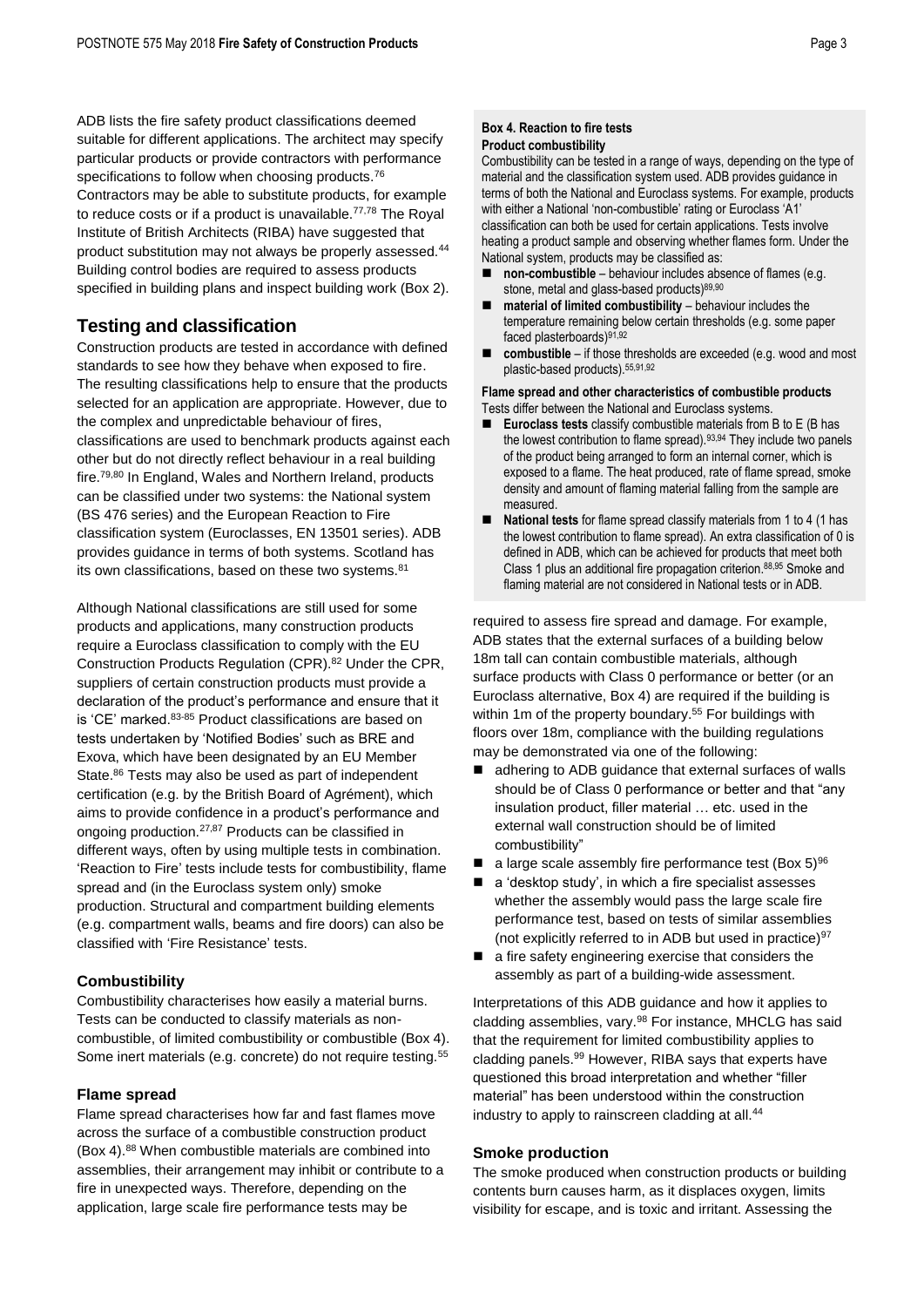Modern rainscreen cladding is a common way of covering external walls. A typical build may include: a layer of insulation, ventilation cavity, outer cladding panel, and cavity closer. One example of outer cladding is Aluminium Composite Material (ACM), which has a core of polyethylene or other material, in between thin aluminium sheets.<sup>100-102</sup>



<span id="page-3-0"></span>A typical cross-section of rainscreen cladding above a window.

Large scale tests can be run on a cladding system such as this, to see how far and how quickly fire spreads away from its source.<sup>103,104</sup> In test BS 8414, a cladding assembly measuring roughly 8m tall is installed in an inside corner configuration, and a wooden crib (an arrangement of timber) placed in an opening at the bottom to represent flames emanating out of a broken window onto the outside of a building.105,106 The assembly is deemed to have failed if: a temperature rise of 600ºC or more is recorded for 30 seconds or more in or on the cladding system within 15 minutes of exposure to flame, or if flames spread off the top of the system during the 60 minute test.[101,1](#page-3-0)07 Such tests may also be used to check compliance retrospectively. MHCLG commissioned large scale tests on rainscreen cladding assemblies following the Grenfell Tower fire.<sup>108</sup>

<span id="page-3-1"></span>risk of smoke toxicity is complex. For example, flame retardant chemicals may be added to combustible materials to reduce their flammability,<sup>109</sup> which can allow occupants more time to escape, but increase smoke toxicity.<sup>110</sup> Smoke density is classified under the Euroclass system (Box 4), but no limits for this are set in ADB. The smoke toxicity of construction products is not classified under either the National or Euroclass systems, nor is it referred to in ADB.<sup>111</sup> There is disagreement across EU national authorities, trade bodies, and others on whether smoke toxicity testing and classification should be required for construction products.[111](#page-3-1) A European Commission report concluded that it could not assess whether regulating the smoke toxicity of building products would be effective due to a lack of data.[111](#page-3-1)

### **Fire resistance**

A fire resistance rating indicates the duration over which certain building elements (such as a structural column, or a compartment wall) can continue to support their load or contain fire during a furnace test.<sup>[55,1](#page-1-2)12</sup> Tests involve heating a sample (e.g. a weighted section of floor) to see how long it remains functional.113-116 The furnace test does not necessarily represent the conditions in a real fire, where premature failure is possible.<sup>117</sup> Under ADB, the minimum fire resistance rating for loadbearing elements used in dwellings varies from 30 minutes for two storey buildings, to two hours for buildings over 30m tall.<sup>[54,](#page-1-5)[55](#page-1-2)</sup>

## **Challenges**

There are challenges specific to the testing of construction products, as well as wider issues associated with the building regulations that can affect the selection, installation, and maintenance of products. These wider issues are the subject of several ongoing reviews.<sup>[25,](#page-0-2)[27,](#page-0-1)[31,](#page-0-3)[32,1](#page-0-4)18</sup>

## **Testing**

The Hackitt Review reported that many industry and fire safety experts had expressed concern that test conditions do not necessarily reflect real-world conditions and that a failure to replicate defective installation when conducting tests can have a misleading effect on test results.<sup>[27](#page-0-1)</sup> It also stated that the marketing of construction products and assemblies can present data in ways that can easily be misinterpreted and that full assemblies are often not tested as a system. Few facilities are able to conduct large scale tests such as BS 8414. Desktop studies were introduced as a more accessible way of demonstrating compliance for new assemblies and were intended for minor design modifications (e.g. changing the colour of a panel). The Hackitt Review also reported that the widespread use of desktop studies is currently not properly managed, both in terms of when they can be used and the qualifications and experience of those undertaking them.[27,](#page-0-1)[44,1](#page-1-4)19,120 The Government announced a review of desktop studies in April 2018, as part of a wider review of building safety.<sup>121</sup>

## **Building Regulations**

*Responsibility for meeting regulations*

Building contracts vary and responsibilities may be divided between the client, architect, contractor, subcontractors and suppliers.<sup>122</sup> The Hackitt Review stated that the clarity of roles and responsibilities was poor.[27](#page-0-1)

#### *Clarity of the Building Regulations guidance*

A survey of over 300 ADB users, commissioned by MHCLG in 2017, reported that ADB was considered useful, accurate and comprehensive, but complex and in need of clarification.<sup>123</sup> The Hackitt Review also stated that regulation and guidance is complex and unclear.<sup>[27](#page-0-1)</sup> A survey of industry professionals concluded that ADB and the Building Regulations do not reflect modern building design and use; for example, it may be unclear how new types of product fit under existing guidance.124-126 The Government says that it is working with industry experts and the Building Regulations Advisory Committee to clarify ADB.127,128

#### *Oversight of building work*

A 2016 inquiry by the All Party Parliamentary Group for Excellence in the Built Environment noted skills shortages at all levels in the construction industry.<sup>129</sup> The Building Control Performance Standards Advisory Group reported that the proportion of fully qualified building control body staff fell from 59% to 51% between 2012/13 and 2015/16.<sup>130</sup> The Hackitt Review stated that enforcement and sanction measures are poor and do not provide adequate means of compliance assurance. [27](#page-0-1) It also noted that the means of assessing and ensuring competency (e.g. of designers, builders, fire engineers, inspectors etc.) are inadequate.<sup>[27](#page-0-1)</sup>

POST is an office of both Houses of Parliament, charged with providing independent and balanced analysis of policy issues that have a basis in science and technology. POST is grateful to Erin Johnson for researching this briefing, to the Institution of Chemical Engineers and the North East of England Process Industry Cluster for funding her fellowship, and to all contributors and reviewers. For further information, please contact the co-author. Dr Lydia Harriss, Parliamentary Copyright 2018. Image copyright Paul Glazzar[d CC BY-SA 2.0.](https://creativecommons.org/licenses/by-sa/2.0/)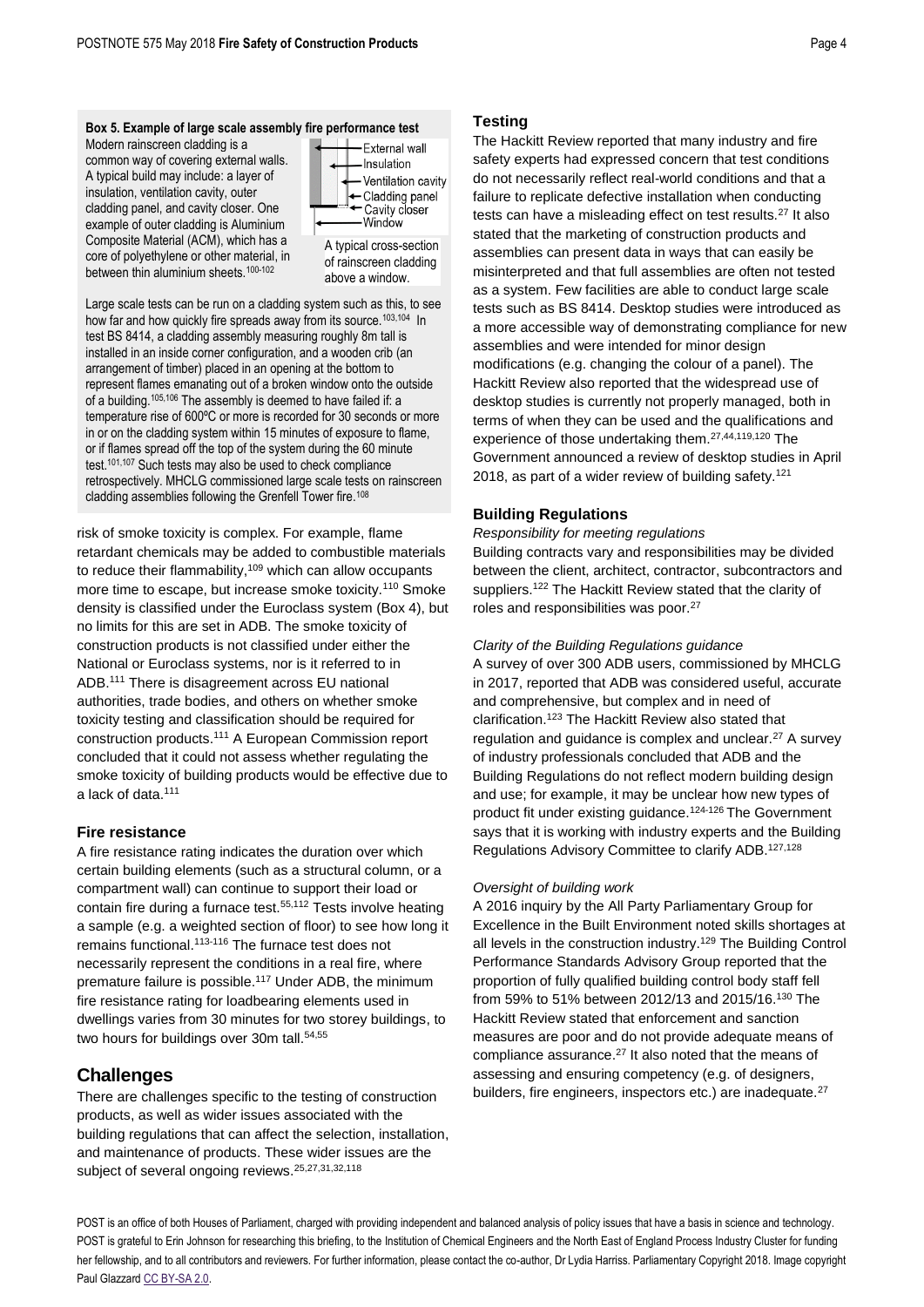#### **Endnotes**

- <sup>1</sup> Home Office & Office for National Statistic[s Detailed Analysis of Fires Attended](https://www.gov.uk/government/uploads/system/uploads/attachment_data/file/650926/detailed-analysis-fires-attended-fire-rescue-england-hosb1617.pdf)  [by Fire and Rescue Services, England, April 2016 to March 2017](https://www.gov.uk/government/uploads/system/uploads/attachment_data/file/650926/detailed-analysis-fires-attended-fire-rescue-england-hosb1617.pdf)
- <sup>2</sup> C Hastie, R Searle, Socio-Economic and Demographic Predictors of Accidental [Dwelling Fire Rates,](https://doi.org/10.1016/j.firesaf.2016.07.002) Fire Safety Journal 84, 50–56, 2016
- <sup>3</sup> Department for Communities and Local Government[, Research Bulletin No 9 -](http://webarchive.nationalarchives.gov.uk/20120919224946/http:/www.communities.gov.uk/publications/fire/researchbulletinno9) [Learning Lessons from Real Fires: Findings from Fatal Fire Investigation](http://webarchive.nationalarchives.gov.uk/20120919224946/http:/www.communities.gov.uk/publications/fire/researchbulletinno9)  [Reports,](http://webarchive.nationalarchives.gov.uk/20120919224946/http:/www.communities.gov.uk/publications/fire/researchbulletinno9) 2006
- 4 S Bryant & T Peston[, Focus on Trends in Fires and Fire Related Fatalities,](https://assets.publishing.service.gov.uk/government/uploads/system/uploads/attachment_data/file/650869/focus-trends-fires-fatalities-oct17.pdf) Home Office, Oct 2017
- <sup>5</sup> Plastics Europe[, View Paper on Fire Safety in Buildings,](https://www.plasticseurope.org/application/files/3515/1859/9752/view_paper_on_fire_safety_03122015.pdf) 2015
- <sup>6</sup> Department for Communities and Local Government[, Policy Paper: 2010 to 2015](https://www.gov.uk/government/publications/2010-to-2015-government-policy-building-regulation/2010-to-2015-government-policy-building-regulation)  [Government Policy: Building Regulation,](https://www.gov.uk/government/publications/2010-to-2015-government-policy-building-regulation/2010-to-2015-government-policy-building-regulation) 2015
- <sup>7</sup> POSTnote 209, [Modern Methods of Housebuilding,](http://www.parliament.uk/documents/post/postpn209.pdf) 2003
- 8 E Allen, J Iano, Fundamentals of Building Construction: Materials and Methods, Wiley, 2013
- 9 A Kruger, C Seville, Green Building: Principles and Practices in Residential [Construction,](https://books.google.co.uk/books?id=UbkKAAAAQBAJ&printsec=frontcover#v=onepage&q&f=false) 2012
- 10 European Council, The Construction Products Directive (Council Directive [89/106/EEC\)](http://eurocodes.jrc.ec.europa.eu/doc/construction_products_directive.pdf)
- <sup>11</sup> Sandberg[, Polymers in Construction](https://www.sandberg.co.uk/consultancy/polymers/polymers-in-construction.html)
- 12 Plastics Europe[, View Paper on Fire Safety in Buildings,](https://www.plasticseurope.org/application/files/3515/1859/9752/view_paper_on_fire_safety_03122015.pdf) 2015
- <sup>13</sup> Plastics Europe[, Plastics: Architects of Modern and Sustainable Buildings,](https://www.plasticseurope.org/application/files/6515/1714/0577/bc_flyer111212.pdf) 2012 14 D Feldman, G Akovali, The Use of Polymers in Construction: Past and Future
- [Trends](https://app.knovel.com/web/view/khtml/show.v/rcid:kpPC000011/cid:kt0095XOJM/viewerType:khtml/?view=collapsed&zoom=1&page=1) (Chapter in Polymers in Construction, Smithers Rapra Tech), 2005 <sup>15</sup> T Kashiwagi[, Polymer Combustion & Flammability](https://www.sciencedirect.com/science/article/pii/S0082078406807861) – Role of the Condensed [Phase,](https://www.sciencedirect.com/science/article/pii/S0082078406807861) NIST, 1994
- <sup>16</sup> Zeus Industrial Products[, Technical Whitepaper, Flammability of Polymers,](http://www.appstate.edu/~clementsjs/journalarticles/zeus_flammability.pdf) 2005
- <sup>17</sup> D Feldman, G Akovali[, The Use of Polymers in Construction: Past and Future](https://app.knovel.com/web/view/khtml/show.v/rcid:kpPC000011/cid:kt0095XOJM/viewerType:khtml/?view=collapsed&zoom=1&page=1)  [Trends,](https://app.knovel.com/web/view/khtml/show.v/rcid:kpPC000011/cid:kt0095XOJM/viewerType:khtml/?view=collapsed&zoom=1&page=1) in Polymers in Construction, 2005
- 18 Department for Communities and Local Government, Government Building [Safety Programme](https://www.gov.uk/government/uploads/system/uploads/attachment_data/file/624285/Safety_checks_explanatory_note_170630.pdf) – Explanatory Note, 2017
- <sup>19</sup> Lakanal House Coroner's Inquest, [Verdicts and Coroner's Recommendations,](https://www.lambeth.gov.uk/elections-and-council/lakanal-house-coroner-inquest)  [Inquisitions and Narrative Verdicts,](https://www.lambeth.gov.uk/elections-and-council/lakanal-house-coroner-inquest) 2013
- <sup>20</sup> The Environment, Transport and Regional Affairs Committee, First Report: [Potential Risk of Fire Spread in Buildings via External Cladding Systems,](https://publications.parliament.uk/pa/cm199900/cmselect/cmenvtra/109/10907.htm) 1999
- <sup>21</sup> C Harris MP[, Building Regulations: Fire Prevention: Written Question 63194,](http://www.parliament.uk/written-questions-answers-statements/written-question/commons/2017-02-06/63194)  2017
- <sup>22</sup> M Moore-Bick, Letter to Prime Minister, Grenfell Tower Inquiry, Summary of [Responses to the Consultation on Terms of Reference,](https://www.gov.uk/government/uploads/system/uploads/attachment_data/file/637908/Letter_Grenfell_Tower_Inquiry.pdf) 2017
- <sup>23</sup> F Kirkman, Coroner's Letter to the Secretary of State for Communities and Local [Government, pursuant to Rule 43, Lakanal House Fire,](https://www.lambeth.gov.uk/sites/default/files/ec-letter-to-DCLG-pursuant-to-rule43-28March2013.pdf) Mar 2013
- <sup>24</sup> Ministry of Housing, Communities & Local Government, Expert Panel Appointed [to Advise on Immediate Safety Action Following Grenfell Fire,](https://www.gov.uk/government/news/expert-panel-appointed-to-advise-on-immediate-safety-action-following-grenfell-fire) press release, 27 Jun 2017
- <sup>25</sup> Independent Review of Building Regulations and Fire Safety, Terms of [Reference,](https://www.gov.uk/government/uploads/system/uploads/attachment_data/file/640790/Hackitt_Review_terms_of_reference.pdf) Aug 2017
- <sup>26</sup> E Potton et. al.[, Commons Briefing papers CBP-8305: Grenfell Tower Fire:](https://researchbriefings.parliament.uk/ResearchBriefing/Summary/CBP-8305)  [Background,](https://researchbriefings.parliament.uk/ResearchBriefing/Summary/CBP-8305) House of Commons Library, May 2018
- 27 Dame J Hackitt, Building a Safer Future: Independent Review of Building [Regulations and Fire Safety: Interim Report, Cm 9551,](https://www.gov.uk/government/publications/independent-review-of-building-regulations-and-fire-safety-final-report) Dec 2017
- <sup>28</sup> Dame J Hackitt[, Building a Safer Future: Independent Review of Building](https://www.gov.uk/government/publications/independent-review-of-building-regulations-and-fire-safety-final-report)  [Regulations and Fire Safety: Final, Cm 9607,](https://www.gov.uk/government/publications/independent-review-of-building-regulations-and-fire-safety-final-report) Dec 2017
- <sup>29</sup> Welsh Government, Cabinet Secretary for Communities and Children, Written Statement - [Fire Safety Advisory Group,](http://gov.wales/about/cabinet/cabinetstatements/2017/firesafetyadvisorygroup/?lang=en) 28 Jul 2017
- 30 Welsh Government, Cabinet Secretary for Communities and Children, Letter to [the Chair of the Equality, Local Government and Communities Committee,](http://senedd.assembly.wales/documents/s68208/ELGC5-31-17%20Paper%205.pdf) 1 Nov 2017
- 31 Scottish Government[, Building and Fire Safety Working Group](https://beta.gov.scot/groups/building-and-fire-safety-working-group/)
- <sup>32</sup> Northern Ireland Housing Executive[, Minutes of the 673rd Meeting,](https://www.nihe.gov.uk/board_minutes_august_2017.pdf) 30 Aug 2017 <sup>33</sup> House of Commons Librar[y Briefing Paper 7993, Grenfell Tower Fire: Response](http://researchbriefings.files.parliament.uk/documents/CBP-7993/CBP-7993.pdf)
- [and Tackling Fire Risk in High Rise Blocks,](http://researchbriefings.files.parliament.uk/documents/CBP-7993/CBP-7993.pdf) July 2017
- 34 Ministry of Housing, Communities and Local Government, Building Regulations [Approved Documents](https://www.gov.uk/government/collections/approved-documents)
- 35 Welsh Government[, Building Regulations Approved Documents](http://gov.wales/topics/planning/buildingregs/approved-documents/?lang=en)
- <sup>36</sup> C Smith-Wong, BSI, The [development of Standards,](https://www.means-of-escape.com/content/bsi-development-standards) British Standards Institution, 2017
- 37 S Boudjabeur[, Design and Build Defined,](http://www.arcom.ac.uk/-docs/proceedings/ar1997-072-082_Boudjabeur.pdf) Association of Researchers in Construction Management, 1997
- <sup>38</sup> Royal Institute of British Architects[, RIBA Plan of Work,](https://www.architecture.com/knowledge-and-resources/resources-landing-page/riba-plan-of-work) 2013
- 39 Th[e Building Act,](https://www.legislation.gov.uk/ukpga/1984/55) 1984; paragraph 91(2)
- 40 The Building Regulations 2010[, Regulation 38: Fire Safety Information](http://www.legislation.gov.uk/uksi/2010/2214/regulation/38/made)
- <sup>41</sup> Building Research Establishment[, Regulation 38 and Fire Safety Engineering](https://www.bre.co.uk/page.jsp?id=3184)
- 42 Construction Industry Council, Submission of Evidence to the Independent [Review of Building Regulations and Fire Safety,](http://cic.org.uk/admin/resources/cic-submission-of-evidence-to-the-independent-review-of-building-regulations-and-fire-safety.pdf) Oct 2017
- 43 Fire Sector Federation[, Submission to the Building Regulations Review,](http://firesectorfederation.co.uk/update/resources/fsf-building-regulations-review-recommendations-final.pdf) 2017
- <sup>44</sup> Royal Institute of British Architects[, Submission from the Royal Institute of British](https://www.architecture.com/knowledge-and-resources/knowledge-landing-page/%20/-/media/files/grenfell-tower/171017-riba-submission-independent-review-of-building-regs-and-fire-safety-call-for-evidence-web-ver.pdf)  [Architects to the Call for Evidence by the Independent Review of Building](https://www.architecture.com/knowledge-and-resources/knowledge-landing-page/%20/-/media/files/grenfell-tower/171017-riba-submission-independent-review-of-building-regs-and-fire-safety-call-for-evidence-web-ver.pdf)  [Regulations and Fire Safety,](https://www.architecture.com/knowledge-and-resources/knowledge-landing-page/%20/-/media/files/grenfell-tower/171017-riba-submission-independent-review-of-building-regs-and-fire-safety-call-for-evidence-web-ver.pdf) 2017
- <sup>45</sup> [The Regulatory Reform \(Fire Safety\) Order](http://www.legislation.gov.uk/uksi/2005/1541/contents/made) 2005
- <sup>46</sup> Institute of Fire Engineers[, Fire Risk Assessors and Auditors](http://www.ife.org.uk/Fire-Risk-Assessors-Register)
- 47 Scottish Government[, Building Standards](https://beta.gov.scot/policies/building-standards/)

 $\overline{a}$ 

- <sup>48</sup> Scottish Parliament[, Fire \(Scotland\) Act,](https://www.legislation.gov.uk/asp/2005/5/section/54) 54, 2005
- <sup>49</sup> Northern Ireland Government[, Building Regulations in Northern Ireland](https://www.finance-ni.gov.uk/articles/building-regulations-northern-ireland)
- <sup>50</sup> Northern Ireland Fire & Rescue Service[, FAQ](https://www.nifrs.org/firesafe/faqs.php)
- <sup>51</sup> PD 7974-0:200[2 Application of Fire Safety Engineering Principles to the Design](https://shop.bsigroup.com/ProductDetail/?pid=000000000030041495)  [of Buildings. Guide to Design Framework and Fire Safety Engineering](https://shop.bsigroup.com/ProductDetail/?pid=000000000030041495)  [Procedures,](https://shop.bsigroup.com/ProductDetail/?pid=000000000030041495) BSI
- <sup>52</sup> HM Fire Service Inspectorate[, Fire Service Manual Volume 3: Fire Safety -](http://www.highrisefire.co.uk/docs/fse.pdf) Fire [Safety Engineering: A Basic Guide for Fire Authority Enforcement](http://www.highrisefire.co.uk/docs/fse.pdf)
- <sup>53</sup> D Rasbash et al[, Evaluation of Fire Safety,](http://eu.wiley.com/WileyCDA/WileyTitle/productCd-0471493821.html) 2004, Wiley
- 54 The Building Regulations (fire safety)[, Approved Document B, Volume](https://www.gov.uk/government/uploads/system/uploads/attachment_data/file/485420/BR_PDF_AD_B1_2013.pdf) 1: [Dwellinghouses,](https://www.gov.uk/government/uploads/system/uploads/attachment_data/file/485420/BR_PDF_AD_B1_2013.pdf) 2006 (2013 amendments)
- 55 The Building Regulations (fire safety), Approved Document B, Volume 2: [Buildings other than Dwellinghouses,](https://www.gov.uk/government/uploads/system/uploads/attachment_data/file/441669/BR_PDF_AD_B2_2013.pdf) 2006 (2013 amendments)
- <sup>56</sup> The Building Regulations (fire safety), Approved Document B, Volume 1: [Dwellinghouses,](http://gov.wales/docs/desh/publications/150827building-regs-approved-document-b1-fire-en.pdf) 2006 (2016 amendments, use in Wales)
- <sup>57</sup> The Building Regulations (fire safety), Approved Document B, Volume 2: [Buildings other than Dwellinghouses,](http://gov.wales/docs/desh/publications/150827building-regs-approved-document-b2-fire-en.pdf) 2006 (2016 amendments, use in Wales)
- <sup>58</sup> Th[e Building Regulations](http://www.legislation.gov.uk/uksi/2010/2214/pdfs/uksi_20102214_en.pdf) 2010, England and Wales
- <sup>59</sup> Th[e Building Act,](https://www.legislation.gov.uk/ukpga/1984/55) 1984
- <sup>60</sup> [The Building Regulations &c. \(Amendment\) \(Wales\) Regulations](http://www.senedd.assembly.wales/documents/s50517/SL50012016.pdf) 2016
- <sup>61</sup> The Building Regulations 2010[, Regulation 3: Meaning of Building Work](http://www.legislation.gov.uk/uksi/2010/2214/regulation/3/made)
- <sup>62</sup> The Building Regulations, 2010[, Schedule 1 Part B \(Fire Safety\)](http://www.legislation.gov.uk/uksi/2010/2214/schedule/1/made)
- 63 [The Regulatory Reform \(Fire Safety\) Order](http://www.legislation.gov.uk/uksi/2005/1541/contents/made) 2005
- <sup>64</sup> Local Authority Building Control, Building Regulations and Fire Safety [Procedural Guidance,](https://www.labc.co.uk/sites/default/files/procedural_guidance_march_2015.pdf) 2015
- <sup>65</sup> [Fire and Rescue Services](https://www.legislation.gov.uk/ukpga/2004/21/contents) Act 2004
- <sup>66</sup> A Rehfisch[, Scottish Building Standards and Fire Safety: A Brief Overview,](https://sp-bpr-en-prod-cdnep.azureedge.net/published/2017/11/3/Scottish-Building-Standards-and-Fire-Safety--A-Brief-Overview/SB%2017-73.pdf) 2017
- <sup>67</sup> Local Authority Building Control, Building Regulations and Fire Safety [Procedural Guidance,](https://www.labc.co.uk/sites/default/files/procedural_guidance_march_2015.pdf) 2015
- 68 The Environment, Transport and Regional Affairs Committee, First Report: [Potential Risk of Fire Spread in Buildings via External Cladding Systems,](https://publications.parliament.uk/pa/cm199900/cmselect/cmenvtra/109/10907.htm) 1999
- <sup>69</sup> JG Quintiere, Principles of Fire Behavior, Delmar, 1998 (pg170)
- <sup>70</sup> Derived fro[m Dwelling Fires Dataset,](https://www.gov.uk/government/uploads/system/uploads/attachment_data/file/657792/dwelling-fires-dataset.ods) Home Office 2010/11–2016/17 (Spread of fire: No fire damage, Limited to item first ignited, Limited to room of origin; vs: Limited to floor of origin (not whole building), Limited to two floors, Whole Building/Affecting more than two floors. Excluding: Roofs/Roof spaces, and Not known.)
- <sup>71</sup> Local Authority Building Control[, Mandatory Fire Suppression for Wales -](https://www.labc.co.uk/guidance/spotlight/mandatory-fire-suppression-wales-technical-guide) A [Technical Guide](https://www.labc.co.uk/guidance/spotlight/mandatory-fire-suppression-wales-technical-guide)
- <sup>72</sup> BS 7974:2001 Application of Fire Safety Engineering Principles to the Design of [Buildings. Code of Practice,](https://shttps/shop.bsigroup.com/ProductDetail/?pid=000000000030028692hop.bsigroup.com/ProductDetail/?pid=000000000030028692) BSI
- <sup>73</sup> BS 9999:201[7 Fire Safety in the Design, Management and use of Buildings.](https://shop.bsigroup.com/ProductDetail/?pid=000000000030357099)  [Code of Practice,](https://shop.bsigroup.com/ProductDetail/?pid=000000000030357099) BSI
- <sup>74</sup> The Building Regulations 2010[, Regulation 7: Materials and Workmanship](http://www.legislation.gov.uk/uksi/2010/2214/regulation/7/made)
- <sup>75</sup> L Wastiels, I Wouters, Architects' [Considerations while Selecting Materials,](https://cris.vub.be/en/publications/architects-considerations-while-selecting-materials(b15979a4-5572-4a51-98c3-b0a75629b6e1).html)  Materials & Design vol34, p584, 2012
- 76 R McPartland[, What is a Specification for Construction?](https://www.thenbs.com/knowledge/what-is-a-specification-for-construction) National Building Specifications, 2017
- 77 M Stokes[, Right to Substitute Materials,](http://www.awci.org/cd/pdfs/8001_x.pdf) Association of the Wall and Ceiling Industry (AWCI)
- 78 J Gelder[, Substitution and Beyond,](https://www.thenbs.com/knowledge/substitution-and-beyond) National Building Specifications, 2011
- <sup>79</sup> BS 476-10:200[9 Fire Tests on Building Materials and Structures](https://shop.bsigroup.com/ProductDetail/?pid=000000000030147205)  Part 10: [Guide to the Principles, Selection, Role and Application of Fire Testing and](https://shop.bsigroup.com/ProductDetail/?pid=000000000030147205)  [their Outputs,](https://shop.bsigroup.com/ProductDetail/?pid=000000000030147205) BSI
- 80 Association of British Insurers[, Cladding Approvals,](https://www.abi.org.uk/news/news-articles/2018/04/scale-of-fire-safety-testing-failures-laid-bare/) 2018
- 81 Scottish Government, Technical Handbook [Non-Domestic, Part 2 Fire,](http://www.gov.scot/Resource/0052/00521763.pdf) Appendix 2E Reaction to Fire
- 82 European Commissio[n Construction Products Regulation,](https://ec.europa.eu/growth/sectors/construction/product-regulation_en) website
- 83 [The Construction Products Regulations,](https://www.legislation.gov.uk/uksi/2013/1387/contents/made) 2013
- 84 Council for Aluminium in Building (CAB), Guidance Note No 19/2: Frequently **[Asked Questions on CE Marking](http://www.c-a-b.org.uk/wp-content/uploads/CGN-19_2-CE-Marking-FAQs.pdf)**
- 85 Construction Products Association, British Board of Agrément, British Standards Institution, Building Research Establishment, consulted with Trading Standards Institute[; Guidance Note on the Construction Products Regulation,](https://www.constructionproducts.org.uk/publications/technical-and-regulatory/construction-products-regulation/) 2014
- 86 European Commission[, Construction Products Regulation: Notified Bodies](https://ec.europa.eu/growth/sectors/construction/product-regulation/notified-bodies_en)
- 87 British Board of Agrémen[t Assessment of Production, Datasheet 10,](http://www.bbacerts.co.uk/download/document-types/literature/BBAdatasheet_10i9.pdf) 2018
- 88 BS 476-7:1997 Fire Tests on Building Materials and Structures. Method of Test [to Determine the Classification of the Surface Spread of Flame of Products,](https://shop.bsigroup.com/ProductDetail/?pid=000000000030147205)  **BSI**
- 89 BS 476-4:197[0 Fire Tests on Building Materials and Structures. Non-](https://shop.bsigroup.com/ProductDetail/?pid=000000000030296640)[Combustibility Test for Materials,](https://shop.bsigroup.com/ProductDetail/?pid=000000000030296640) BSI